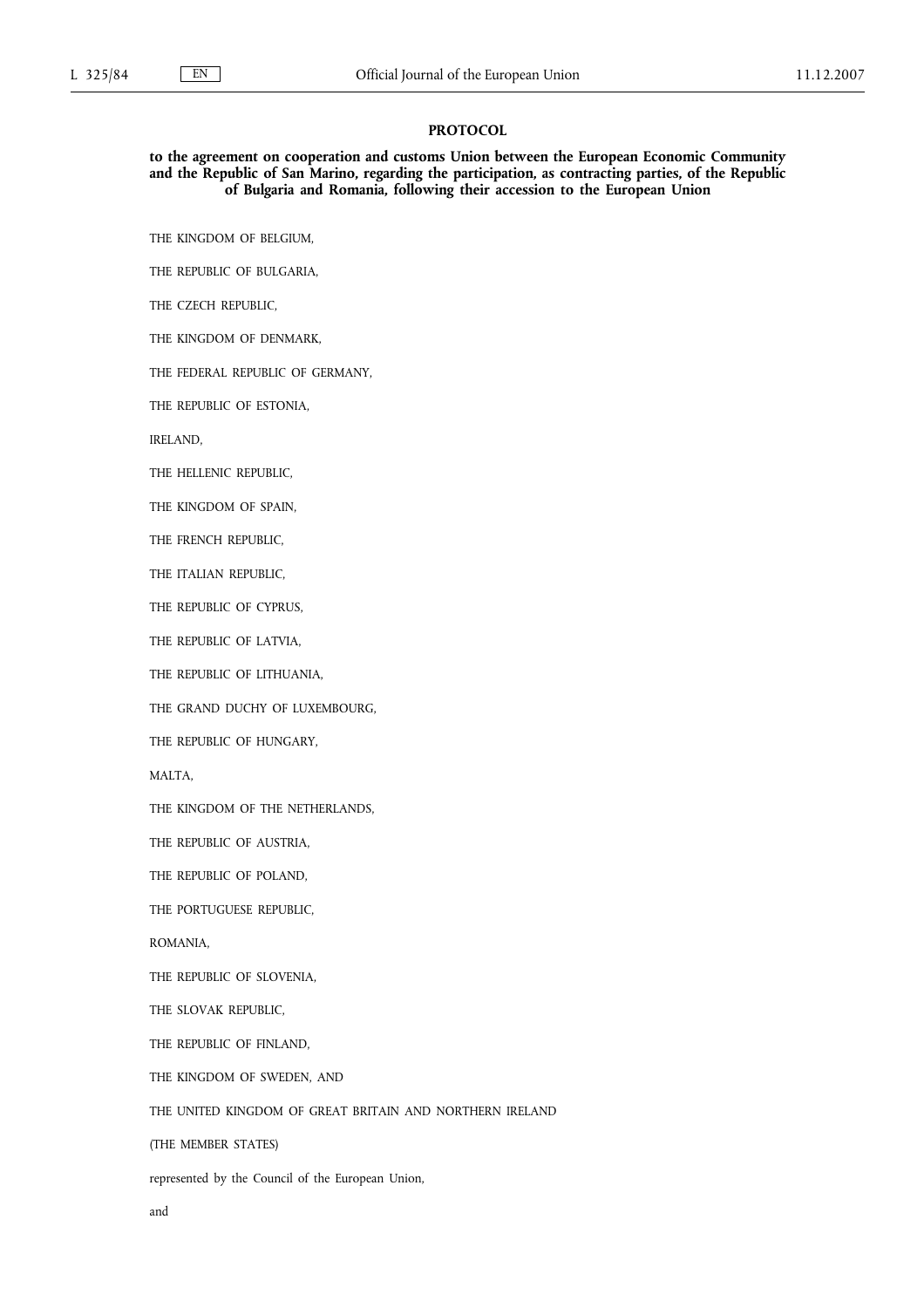## THE EUROPEAN COMMUNITY,

also represented by the Council of the European Union,

of the one part,

and

THE REPUBLIC OF SAN MARINO,

of the other part,

HAVING REGARD TO the Agreement on Cooperation and Customs Union between the European Economic Community and the Republic of San Marino of 16 December 1991 ('the Agreement'), which entered into force on 1 April 2002,

HAVING REGARD TO the accession of the Republic of Bulgaria and Romania ('the new Member States') to the European Union on 1 January 2007,

WHEREAS the new Member States are to become contracting parties to the Agreement,

WHEREAS the Treaty of Accession empowers the Council of the European Union to conclude, on behalf of the present Member States and the new Member States, a protocol on the accession of the new Member States to the Agreement,

HAVE AGREED AS FOLLOWS:

# *Article 1*

The new Member States hereby become contacting parties to the Agreement.

#### *Article 2*

The title of the Agreement shall be replaced by the following:

'Agreement on Cooperation and Customs Union between the European Community and its Member States, of the one part, and the Republic of San Marino, of the other part'.

## *Article 3*

This Protocol shall be an integral part of the Agreement.

#### *Article 4*

1. This Protocol shall be approved by the Council of the European Union, on behalf of the Member States and the European Community, and by the Republic of San Marino in accordance with their own procedures.

2. The Parties shall notify each other of the completion of these procedures. The instruments of approval shall be deposited with the General Secretariat of the Council of the European Union.

#### *Article 5*

This Protocol shall enter into force on the first day of the first month following the date of deposit of the last instrument of approval.

#### *Article 6*

The texts of the Agreement and the Declarations annexed to it, are drawn up in the Bulgarian and Romanian languages (1).

They are attached to this Protocol and are equally authentic with the texts in the other languages in which the Agreement and the Declarations annexed to it are drawn up.

## *Article 7*

This Protocol is drawn up in duplicate, in the Bulgarian, Czech, Danish, Dutch, English, Estonian, Finnish, French, German, Greek, Hungarian, Italian, Latvian, Lithuanian, Maltese, Polish, Portuguese, Romanian, Slovak, Slovenian, Spanish and Swedish languages, each of these texts being equally authentic.

<sup>(</sup> 1) The Bulgarian and Romanian language versions shall be published in the special edition of the Official Journal at a later date.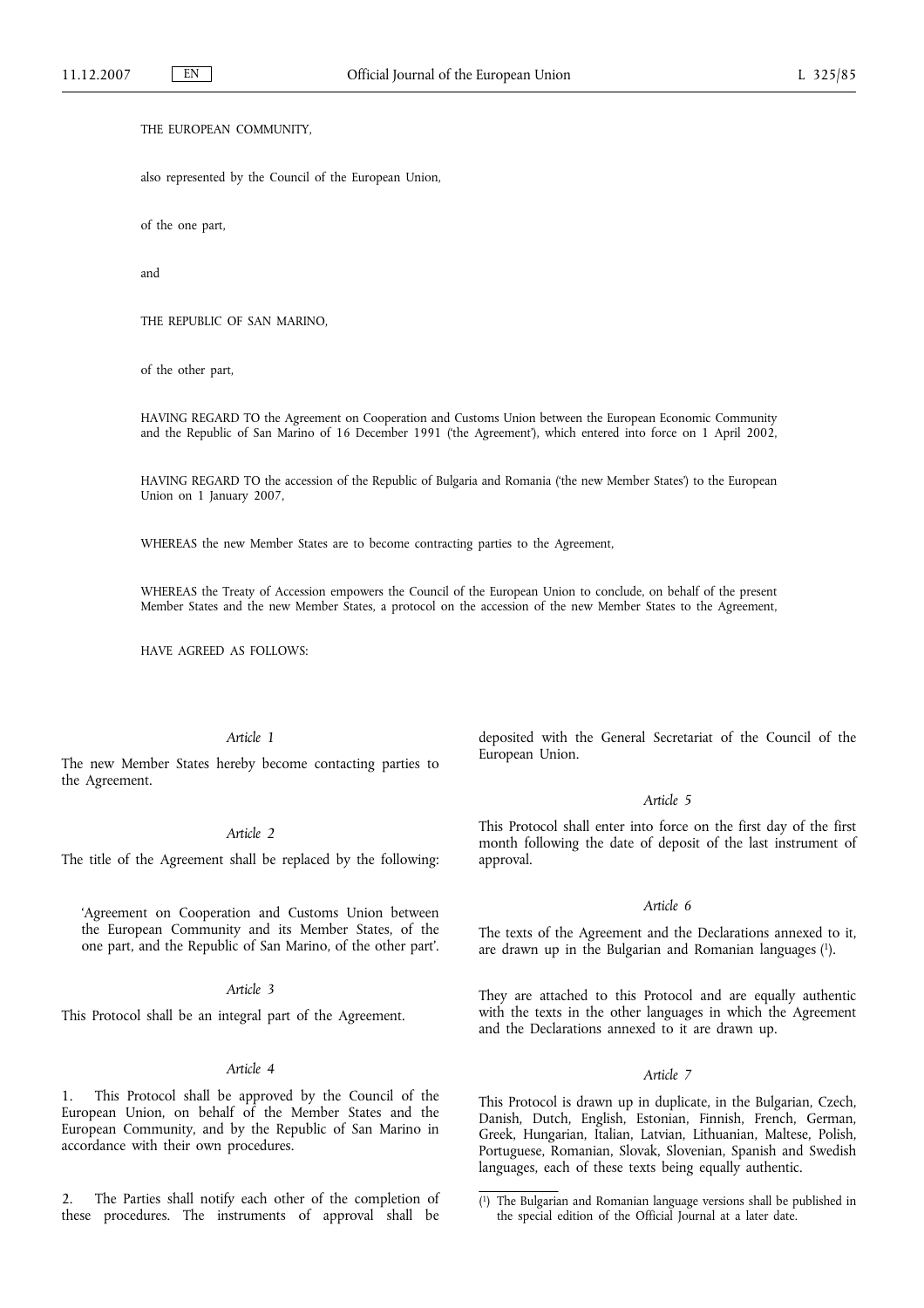Съставено в Брюксел на двадесети ноември две хиляди и седма година. Hecho en Bruselas, el veinte de noviembre de dos mil siete. V Bruselu dne dvacátého listopadu dva tisíce sedm. Udfærdiget i Bruxelles den tyvende november to tusind og syv. Geschehen zu Brüssel am zwanzigsten November zweitausendsieben. Kahe tuhande seitsmenda aasta novembrikuu kahekümnendal päeval Brüsselis. 'Εγινε στις Βρυξέλλες, στις είκοσι Νοεμβρίου δύο χιλιάδες επτά. Done at Brussels on the twentieth day of November in the year two thousand and seven. Fait à Bruxelles, le vingt novembre deux mille sept. Fatto a Bruxelles, addì venti novembre duemilasette. Briselē, divtūkstoš septītā gada divdesmitajā novembrī. Priimta du tūkstančiai septintųjų metų lapkričio dvidešimtą dieną Briuselyje. Kelt Brüsszelben, a kétezer-hetedik év november havának huszadik napján. Magħmul fi Brussell, fl-għoxrin jum ta' Novembru tas-sena elfejn u sebgħa. Gedaan te Brussel, de twintigste november tweeduizend zeven. Sporządzono w Brukseli, dnia dwudziestego listopada roku dwa tysiące siódmego. Feito em Bruxelas, em vinte de Novembro de dois mil e sete. Încheiat la Bruxelles, douăzeci noiembrie două mii șapte. V Bruseli dňa dvadsiateho novembra dvetisícsedem.

V Bruslju, dne dvajsetega novembra leta dva tisoč sedem.

Tehty Brysselissä kahdentenakymmenentenä päivänä marraskuuta vuonna kaksituhattaseitsemän.

Som skedde i Bryssel den tjugonde november tjugohundrasju.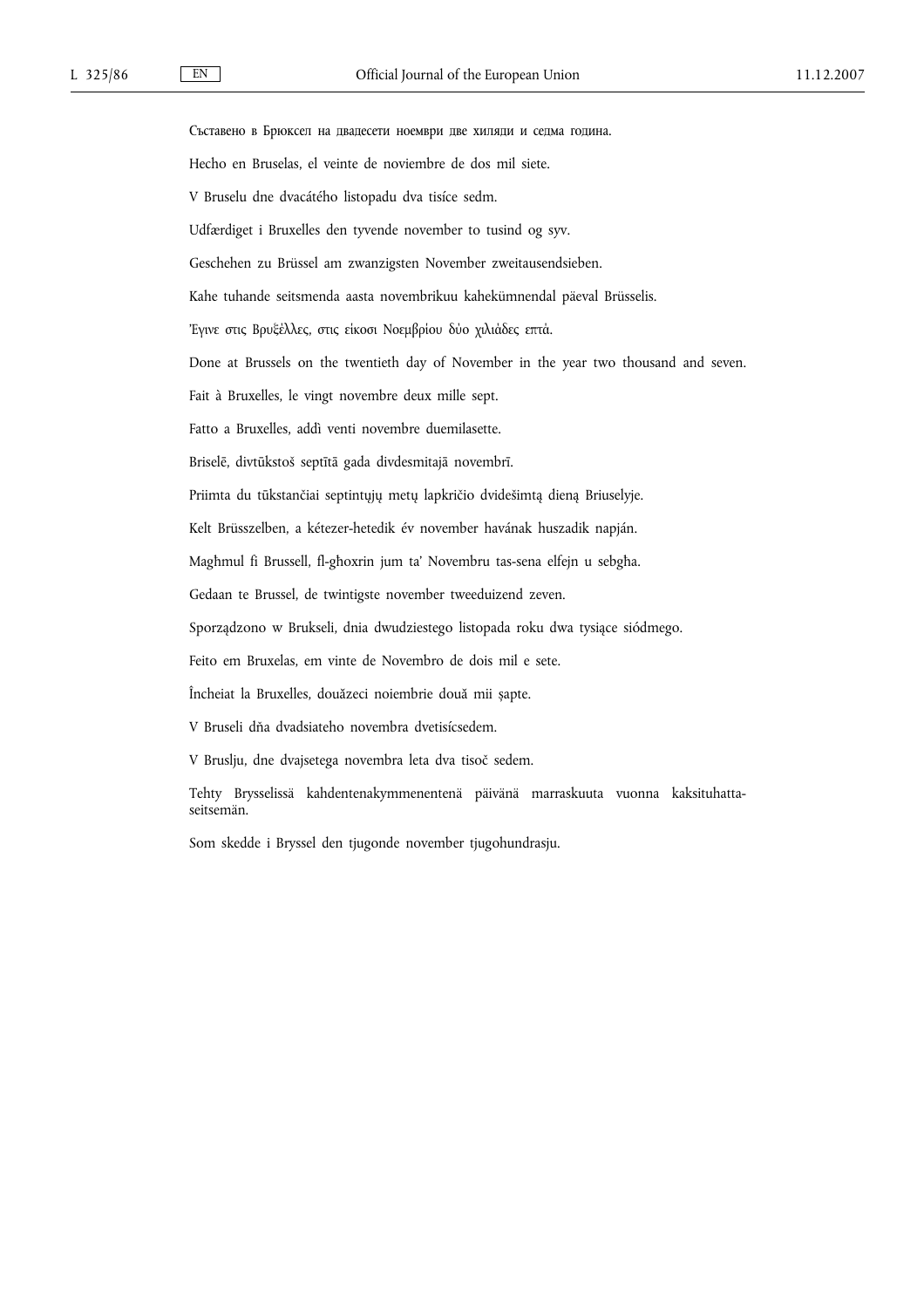За държавите-членки Por los Estados miembros Za členské státy For medlemsstaterne Für die Mitgliedstaaten Liikmesriikide nimel Για τα κράτη μέλη For the Member States Pour les États membres Per gli Stati membri Dalībvalstu vārdā Valstybių narių vardu A tagállamok részéről Għall-Istati Membri Voor de lidstaten W imieniu państw członkowskich Pelos Estados-Membros Pentru statele membre Za členské štáty Za države članice Jäsenvaltioiden puolesta På medlemsstaternas vägnar

rund

За Европейската общност Por la Comunidad Europea Za Evropské společenství For Det Europæiske Fællesskab Für die Europäische Gemeinschaft Euroopa Ühenduse nimel Για την Ευρωπαϊκή Κοινότητα For the European Community Pour la Communauté européenne Per la Comunità europea Eiropas Kopienas vārdā Europos bendrijos vardu Az Európai Közösség részéről Għall-Komunità Ewropea Voor de Europese Gemeenschap W imieniu Wspólnoty Europejskiej Pela Comunidade Europeia Pentru Comunitatea Europeană Za Európske spoločenstvo Za Evropsko skupnost Euroopan yhteisön puolesta För Europeiska gemenskapen

Murray